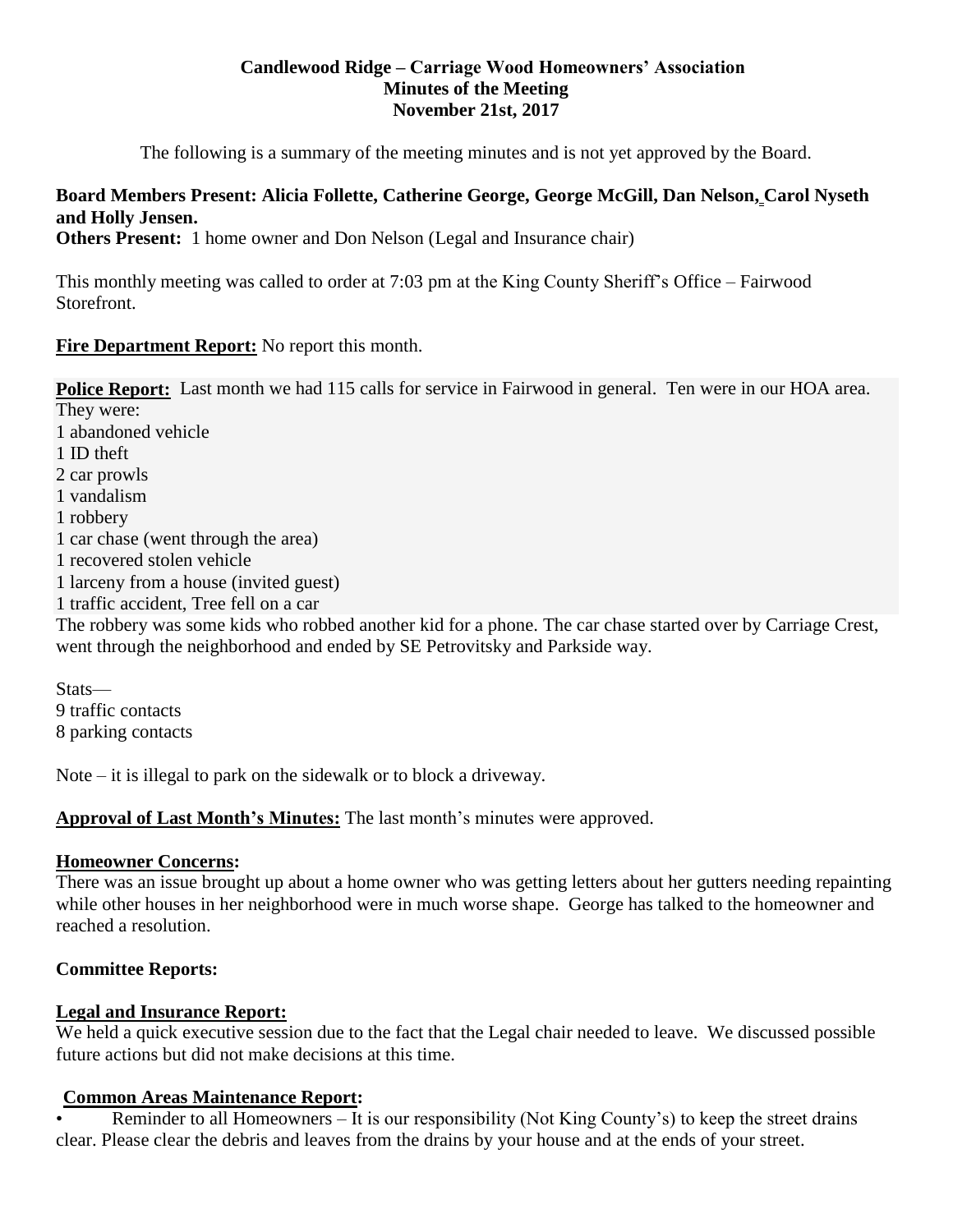We continue to have branches and trees fall onto the paths at CR Park. Please contact me at commonareas@crcwhoa.org or call 425-738-8611 #80 and leave a message if you notice any trees or branches at either park or any of the Common areas or entrances

Reminder all dogs must be on leash – this is a King County Law as well as our policy in our HOA

• Regarding the new Mutt Mitt station in CW on 149th Ave SE. Our Landscape Co. doesn't do any work there so the bin doesn't get emptied by them. I need one of you dog walkers to notify me when it gets full, so I can empty it and change the bag. The email or phone number is listed above.

• King County has finally gotten back to me about the 2 Retention Ponds in CW, I have requested someone to come out and see the problems. They are going to call me back when this can be done.

• PLEASE keep your street drains clear. The County does not do this it is up to each Homeowner to keep the street drains by their house clear. This means any street drain in front or on the side of your lot.

• King County Sheriff Patrols and requests will now be coordinated by the CAM Chair and monthly reports will be submitted before each monthly meeting. Please contact the Board with any areas of concern and we will do our best to accommodate.

• Please keep a watch for suspicious Activity and call 911

**Reminder:** Our parks are private parks which exist for the use and enjoyment of HOA residents, their families and guests. They are not public parks. Our park usage rules apply to everyone. Following are some of the rules that have been established to maximize safety, and minimize liability and maintenance cost:

- A. Park Hours: 9:00 am to dusk.
- • B. No Smoking, alcohol, drugs, loud music, golfing, motorized vehicles or **Fireworks** are allowed.
- C. Animals must be leashed and owners are responsible for cleaning up after their animals.

# **ACC Report:**

We accept ACR requests via e-mail when the form does not need paint chips. (All paint chips must be mailed or hand delivered.) It has been noted that paint requests have been received lately without paint chips as well as requests without ACR forms. All requests must be accompanied by ACR forms which must be signed, include a valid address and phone number and, if for paint or stain, must include paint chips and note which paint is for what part of the house (body, trim, deck, gutters, door, ...).

ACC requests for this month were: 4 paint 2 sheds 1 deck replacement without an ACR form

# **Complaints Negotiations Report:**

2 new complaints. 25 homes did not respond to postcard, first and second letters. 20 of these responded to the complaint letter.

# **Treasurer's Report:**

All is going well. The HOA spent \$8855 for additional tree work in October. This was covered by moving the money from capital reserves to operating money.

# **Community Events Committee**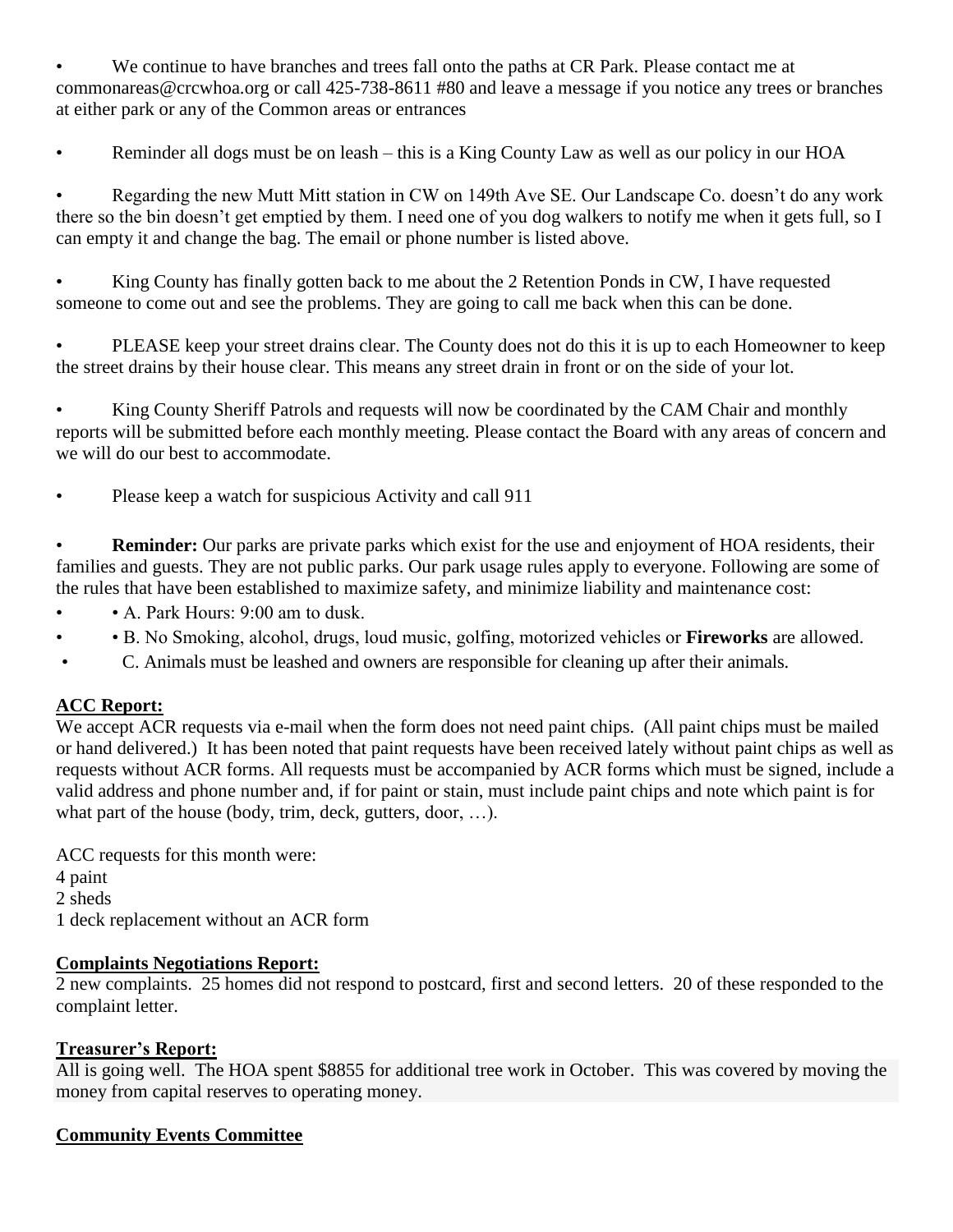Holly applied for a King County (unincorporated areas only) grant for improving our parks (\$4999.99). She talked to the playground equipment people to start the process of replacing/upgrading our playground equipment at the CW park. Then we discussed how to resurfacing the basketball court there (cheap, short term fix or more expensive long term fix).

Please note that, if a home owner wants to reserve a park, he or she should contact the CAM chair at [commonareas@crcwhoa.org](mailto:commonareas@crcwhoa.org) or call 425-738-8611 #80 and leave a message.

#### **Cul-de-Sac Committee**

No report this month. George will check on the remaining planting areas, which Canber has finished maintenance work on.

#### **Web Site:**

No report this month.

#### **Capital Improvement Committee:**

No report this month.

# **Nominating Committee**

No report this month but need two new members.

#### **Old Business:**

The 2018 annual meeting will be on Monday January 22 next year as Tuesday is not available. George will ask Don if he will be able to provide the projector again this year. Catherine will send out the 2017 annual presentation to be used as a starting place for the 2018 presentation. Don will put the presentation together.

#### **New Business:**

Nothing this month.

If you would like to give us your email address in order to be added to our email announcements please send your info to [bookkeeper@crcwhoa.org.](mailto:bookkeeper@crcwhoa.org) No one will see your email and we will not give it to anyone.

Roles for the 2017 HOA Board Members

| George McGill                   | President / Common Areas Chair / Cul-de-sac Chair |
|---------------------------------|---------------------------------------------------|
| Dan Nelson                      | Vice President / Treasurer                        |
| Catherine George                | Reporting Secretary / ACC Chair / Web Master      |
| Alicia Follette                 | Complaints                                        |
| Carol Nyseth                    | Member at Large                                   |
| <b>Holly Jensen</b>             | <b>Community Events Committee Chair</b>           |
| *Don Nelson                     | Legal and Insurance                               |
| * Volunteer, not a Board Member |                                                   |

**Special Topics:** Visit our Website and contact the HOA via Email at:

Web – [www.crcwhoa.org](http://www.crcwhoa.org/) Facebook - Candlewood Ridge/Carriagewood HOA Email – [president@crcwhoa.org](mailto:president@crcwhoa.org) [info@crcwhoa.org](mailto:info@crcwhoa.org) [architecture@crcwhoa.org](mailto:architecture@crcwhoa.org) If you would like to give us your email address in order to be added to our email announcements please send your info to [bookkeeper@crcwhoa.org.](mailto:bookkeeper@crcwhoa.org) Please visit us on Facebook also.

**Executive session:**